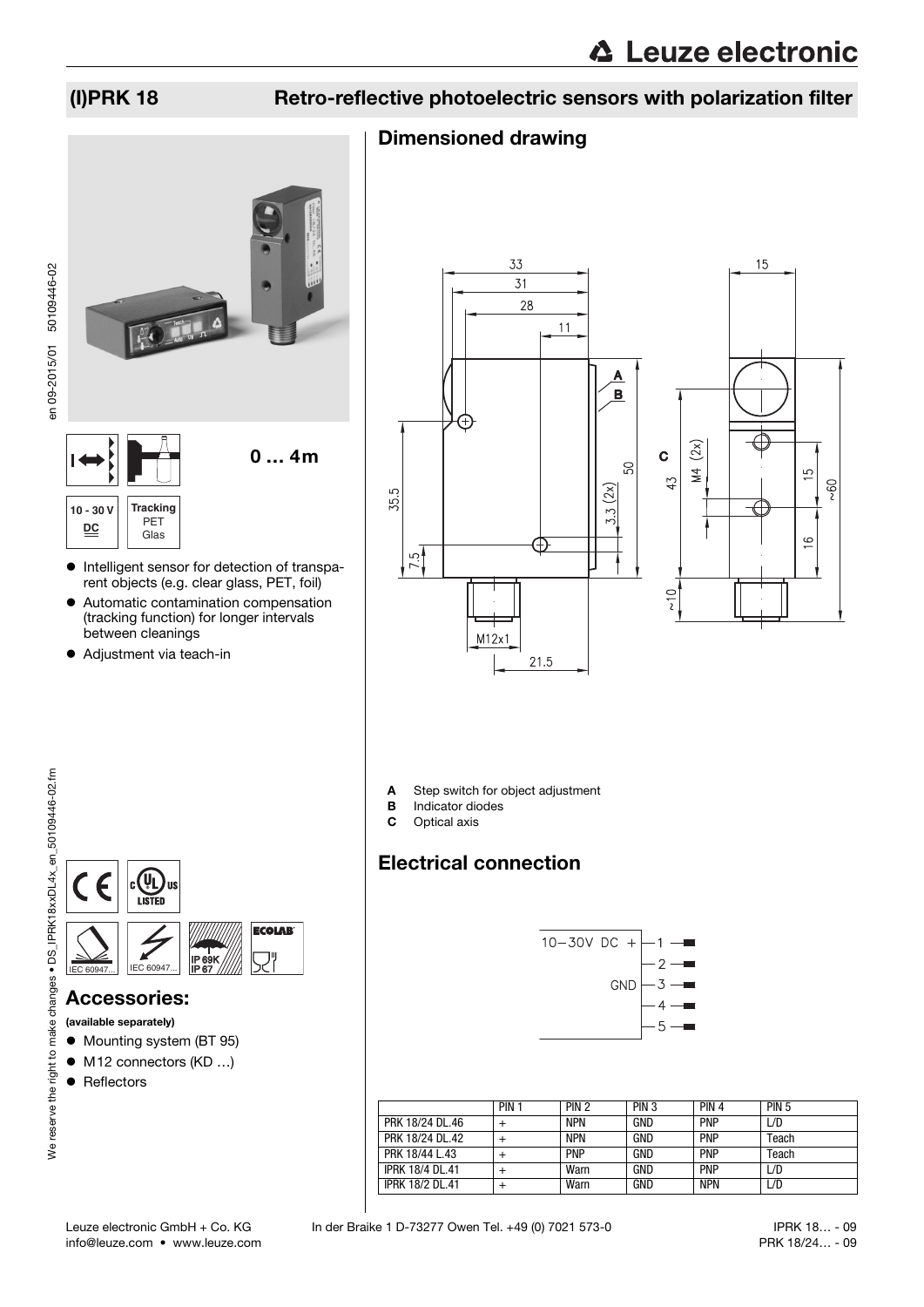# **△ Leuze electronic**

(I)PRK 18

### **Specifications**

### Optical data

Typ. operating range limit (TK(S) 100x100)1) 0 … 4m Operating range 2) Recommended reflector<br>Light source Light source LED (modulated light)

### Timing

Switching frequency 1kHz<br>Response time 0.5ms Response time  $\frac{1}{2}$  0.5ms Delay before start-up

### Electrical data

Operating voltage  $U_B$  3)  $Residual$  ripple  $\leq 15\%$  of UBS of UBS of UBS of UBS of UBS of UBS of UBS of UBS of UBS of UBS of UBS of UBS of UBS of UBS of UBS of UBS of UBS of UBS of UBS of UBS of UBS of UBS of UBS of UBS of UBS of UBS of UBS of UBS of Open-circuit current<br>Switching output Signal voltage high/low 4)<br>Output current

## **Switch positions**<br>Position teach-in

Position **teach-in** activation of the teach event<br>Position **1** (PET bottle) operating point PET bottle

### Indicators

Green LED, continuous light<br>Green LED, flashing LED 1, yellow light path free LED 2, yellow tracking ON

## **Mechanical data**<br>Housing

Optics cover Weight<br>Connection type

### Environmental data

Protective circuit 5) VDE safety class III Protection class IP 67, IP 69K 6) LED class 1 (acc. to EN 62471) Standards applied<br>Certifications

### **Options**<br>Teach input

Teach delay<br>L/D input Dark/light switching

Paraming valpers in all.<br>Signal voltage high/low<br>Output current

Typ. operating range limit: max. attainable range without performance reserve

- 2) Operating range: recommended range with performance reserve
- 3) For UL applications: for use in class 2 circuits according to NEC only
- 4) Functional extra-low voltage with reliable disconnection or protective extra-low voltage (VDE 0100/T 410)<br>5) 2=nolarity reversal protection 3=short circuit protection for all outputs
- 5) 2=polarity reversal protection, 3=short circuit protection for all outputs<br>6) IP 69K test acc. to DIN 40050 part 9 simulated, high pressure cleaning
- 6) IP 69K test acc. to DIN 40050 part 9 simulated, high pressure cleaning conditions without the use of additives, acids and bases are not part of the test 7) These proximity switches shall be used with UL Listed Cable assemblies rated 30V, 0.24A min.
- in the field installation, or equivalent (categories: CYJV/CYJV7 or PVVA/PVVA7)

…L…

### **Operate in accordance with intended use!**

- $\&$  This product is not a safety sensor and is not intended as personnel protection.
- $\ddot{\phi}$  The product may only be put into operation by competent persons.
- $\&$  Only use the product in accordance with the intended use.

## Order guide

See section [6. Preferred types](#page-3-0)

IPRK 18… - 09 2015/01 PRK 18/24… - 09

see tables<br>MTKS 50x50.1 660nm (visible red light, polarized)

10 … 30VDC (incl. residual ripple) Switching output see section [6. Preferred types](#page-3-0)<br>
Warning output see section 6. Preferred types<br>
Function characteristics<br>
See section 6. Preferred types Warning output see section **[6. Preferred types](#page-3-0)**<br>Function characteristics see section **6. Preferred types** ≥ (U<sub>B</sub>-2V)/≤ 2V Output current max. 2x100mA<br>Sensitivity see section **[6. Preferred types](#page-3-0)** 

Position 1 (PET bottle)<br>
Position 2 (clear glass bottle)<br>
Position 3 (colored glass bottle)<br>
Operating point colored glass bot Position **3** (colored glass bottle) operating point colored glass bottle<br>Position **Auto** Tracking ON/OFF

Green LED, continuous light<br>Green LED, flashing teach mode active with performance reserve<br>Red LED, continuous light content to peration without performance reserve Red LED, continuous light<br>
Red LED, flashing<br>
Red LED, flashing<br>
Green/red LED flashing<br>
Green/red LED flashing<br>
Sevice defective, no performance reserve Red LED, flashing \_\_\_\_\_\_\_\_\_\_\_\_\_\_\_\_\_\_\_\_\_\_\_\_teaching without performance reserve<br>Green/red LED flashing \_\_\_\_\_\_\_\_\_\_\_\_\_\_\_\_\_\_\_device defective, no performance reserve

> diecast zinc<br>glass<br>150g  $M12$  connector, 5-pin, stainless steel

Ambient temp. (operation/storage)  $-25^{\circ}\text{C} ... +55^{\circ}\text{C}$ /-40°C ... +70°C  $\frac{2}{11}$ IEC 60947-5-2<br>IEC 60947-5-2<br>UL 508, C22.2 No.14-13 <sup>3) 7)</sup>

## **Teach input see section [6. Preferred types](#page-3-0)<br>Active/not active set of the section of the Active/not active**

edge from 0V to U<sub>B</sub>/0V or not connected<br>< 500 ms see section [6. Preferred types](#page-3-0)<br>...D L... 0V or not connected/U<sub>B</sub> 0V or not connected/U<sub>B</sub> UB/0V or not connected L/D delay < 500ms Warning output warn see section [6. Preferred types](#page-3-0)  $\geq$  (U<sub>B</sub>-2V)/ $\leq$  2V<br>max. 100mA

 Teach event may only be performed with free light path. A change of the operating point

**Objects** Switch

**position**

1

**A** Switch position 1 **B** Switch position 2<br>**C** Switch position 3 **C** Switch position 3

x Remarks

y

Multilayer foil, PET bottles, transparent glass pane

Clear glass bottle 2 Colored glass bottle

- is always possible and does not require a new teach-in. The red LED signalizes an inse-
- cure operating state. The warning output is set.
- For activation of the single functions you have to remain in the respective switch position for approx. 2ms.
- In switch positions "Teach" and "Auto" the switching outputs are active.
- Warning output: static signal for control limit reached.
- The light spot may not exceed the reflector.
- Preferably use MTK(S) or tape 6.
- For foil 6 the sensor's side edge must be aligned parallel to the side edge of the reflective tape.

### Tables

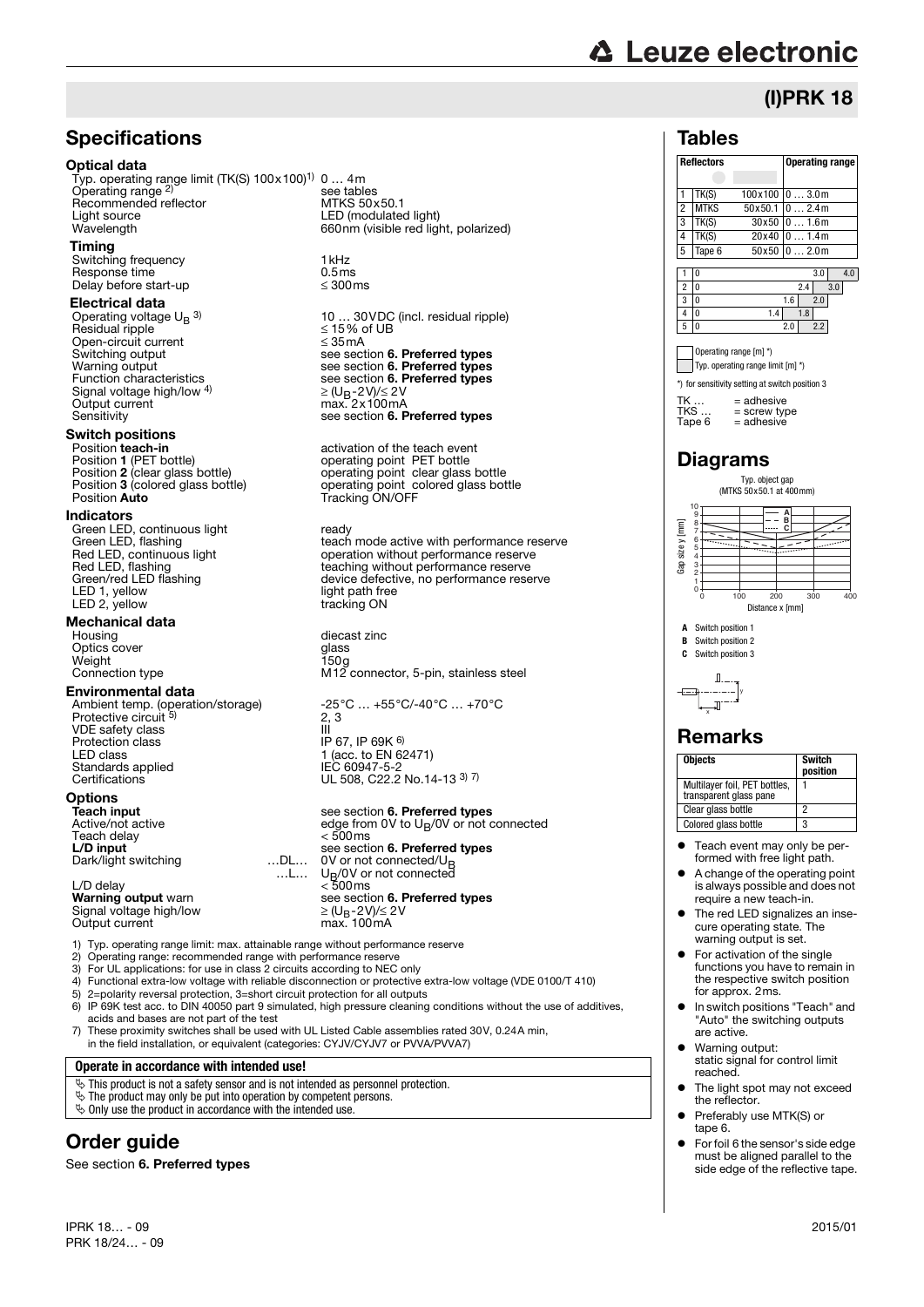### (I)PRK 18

### 1. Operating principle of contamination compensation (tracking function)

This transparency sensor (clear glass sensor) is a device which automatically compensates system contamination at the reflector and sensor by means of continuous measurement of the receiving level. The control rate depends on the number of gaps in the process. This tracking function increases the interval between cleaning sessions considerably.

The control limit is indicated by a warning output. The sensor does not need to be re-calibrated after the system has been cleaned. In typical applications, cleaning can be performed during system operation. This means higher system efficiency.

The system is calibrated ("teach-in") once only at initial commissioning. The appropriate object is then selected (PET, clear glass or colored glass). The "teach-in" process does not have to be performed again if a different object is selected.

### 2. Controls and indicators



- a Light path free (LED 1 yellow)
- **b** Operation and teach indicator (LED green/red)
- c Tracking ON (LED 2 yellow)
- d Switch position tracking
- e Switch position 3 (colored-glass bottle)
- f Switch position 2 (clear-glass bottle)
- g Switch position 1 (PET bottle, glass pane, foil)
- h Switch position Teach

### Correct adjustment procedure: **Important to note:** 1. There must be no objects in the beam path between the retro-reflective photoelectric sensor and the reflector during the adjustment procedure. The teach-in procedure must be conducted without any objects! 2.Align the sensor with the reflector so that the light spot is visible in the middle of the reflector. The light spot must not fall outside the reflector area. The mounted reflector should always be larger than the visible light spot! 3. Turn the step switch to the "Teach" switch position for about 2s. 4. Turn the step switch back to switch positions 1, 2 or 3. The adjustment procedure must be conducted without objects! 5.To turn the tracking function on/off, turn the step switch to the "Auto" switch position for about 2s. 6.Turn the step switch back to switch positions 1, 2 or 3. The step switch must be turned to switch positions 1, 2 or 3 during operation! **STOP Important during teach-in: free light path!** Retro-reflectivephotoelectric sensor Reflecto see 3.) see 4.)

### 3. Adjustment procedure (teach-in) via step switch